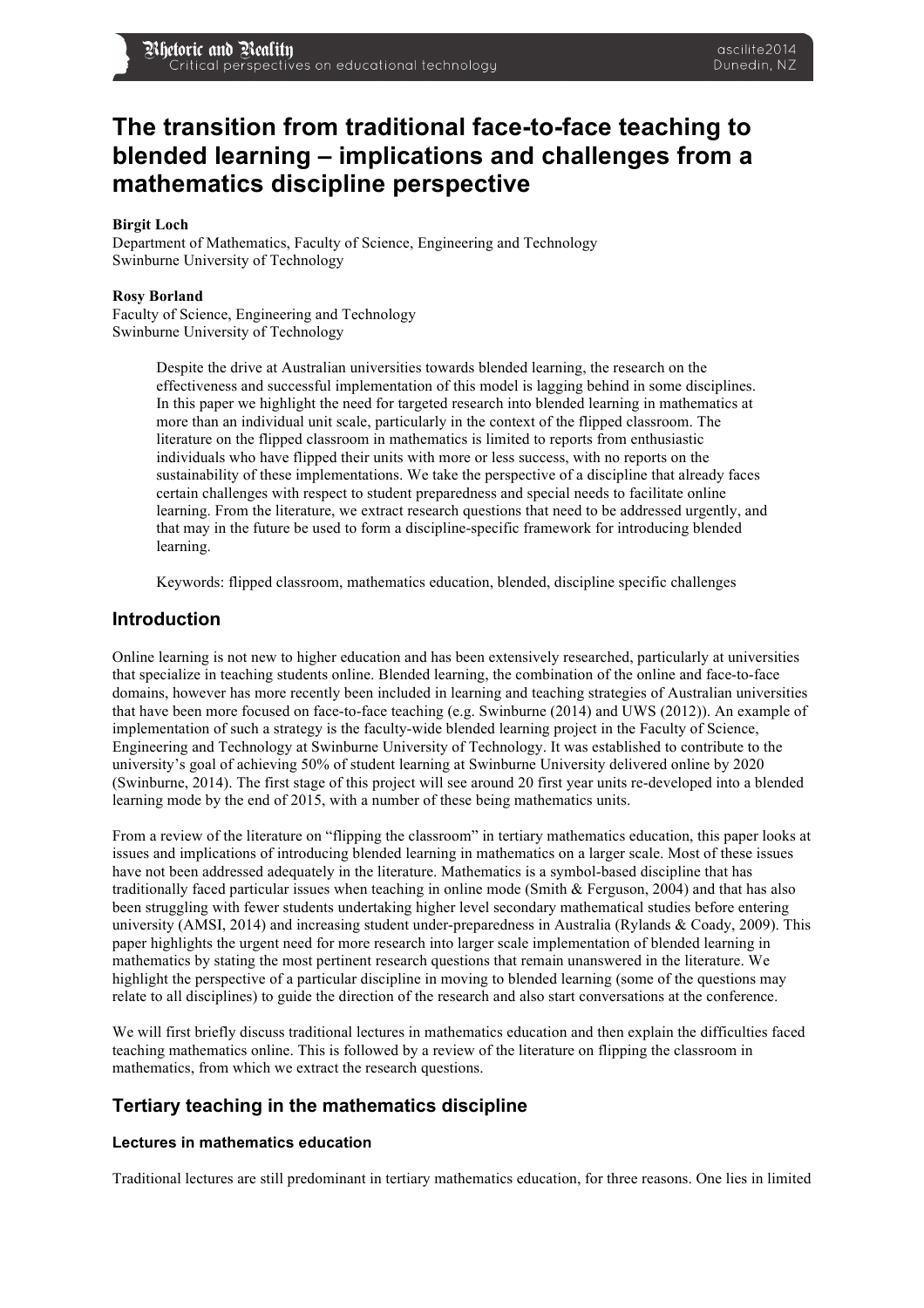resources and cramped curricula (Donovan & Loch, 2013). The second is that moving away from the centre stage and full control in the classroom doesn't come naturally to many mathematics lecturers who themselves were taught in "chalk and talk" form and have not experienced other forms of learning in the classroom. Thirdly, there is a belief that mathematics is different from other disciplines and there is no need to move away from lectures, as it is "unusually strongly structured and objective", and because mathematics education "deploys lectures differently from many other disciplines" (Pritchard, 2010; also see references therein). Pritchard also claims that since students are human rather than simply rational beings, teaching needs to address "affective' factors such as habit, enthusiasm and identity, as well as 'cognitive' factors related to learning", which can all be addressed in lectures. In Pritchard's view, the three functions a lecture fulfills are communicating, modeling, and motivating, "consolidated and extended through individual and group activities and regular feedback", with students involved in active processes rather than passive knowledge transmission.

### **Teaching mathematics online**

Teaching mathematics online has been recognized as complex due to the visual nature of the discipline (Smith & Ferguson, 2004). Discussions often rely on typed communication using mathematical typesetting displayed in awkward LaTeX-style formalisms (Loch & McDonald, 2007); this can result in one-way communication as students find it difficult to respond in kind. While graphical palettes have improved significantly over the last few years and may provide alternatives for typing mathematical documents (Loch, Lowe & Mestel, 2014), the issue of immediate and synchronous online communication of mathematical working such as graphs and workin-progress handwritten calculations ideally is facilitated by access to tablet technology for both lecturers and students, and web conferencing software with shared whiteboard facility (Reushle & Loch, 2008) for step-bystep explanation of solutions. To support students online and to record additional explanations for students outside face-to-face hours, screencasting software has been suggested (Loch, Gill & Croft, 2012). In addition, online assessment in multi-choice format often tests recognition rather than mathematical understanding and answers may be reverse-engineered (see example by Donovan & Loch (2013)). By moving assessment online, there is concern that the development of deeper mathematical understanding that occurs during practice may be impacted as students may be "doing" less mathematics because they no longer write it out (Loch, Lowe & Mestel, 2014). We note that while universities experienced in online education have necessary IT infrastructures in place to facilitate online mathematics learning, others with a focus on face-to-face teaching may not.

# **Literature on flipping the classroom**

The "flipped classroom" is a current catch phrase for changing the way we teach. This is one example of a blended learning approach, which encompasses a move away from transmissive lectures where students listen and take notes, to student-centred face-to-face sessions where students actively participate "by doing" (Prince, 2004). These sessions are often combined with online study that exposes students to concepts before they come to a face-to-face class. Face-to-face time is then used more effectively to develop a deeper understanding "rather than the shallow repeating of material from a text book". When all learning activities are carefully selected and aligned, students may benefit from the best of online and face-to-face education.

This review of relevant literature on flipping the tertiary mathematics classroom is grouped into three themes: student engagement, evaluation and mathematics discipline specifics.

#### **Student engagement**

One strategy for facilitating active learning in the face-to-face environment is peer-instruction in conjunction with audience response systems, also known as "clickers", to facilitate instant feedback. Clickers have been used successfully for student active learning (Caldwell, 2007), and enable lecturers and students to gauge in real time how much has been understood so focus can be placed on addressing misconceptions (Kowalski et al., 2009). There is strong evidence that students appreciate a move away from transmissive lectures towards highly interactive, technology-enhanced mathematics classes that allow students to contribute their work to the discussion (Donovan & Loch, 2013).

The "flipped classroom" model places the onus on students to prepare for class and encourages students to take ownership of their learning. To be successful, the model requires students to "develop the skills to self-regulate their own performance and become aware of the gaps in their understanding of complex conceptual tasks". Suggestions for encouraging students to undertake the pre-class preparation range from providing an incentive (Brame, 2013) to holding students accountable for pre-class activities (Bagley, 2014). It also requires the designers of learning resources such as screencasts to ensure that "the pedagogical approach encourages and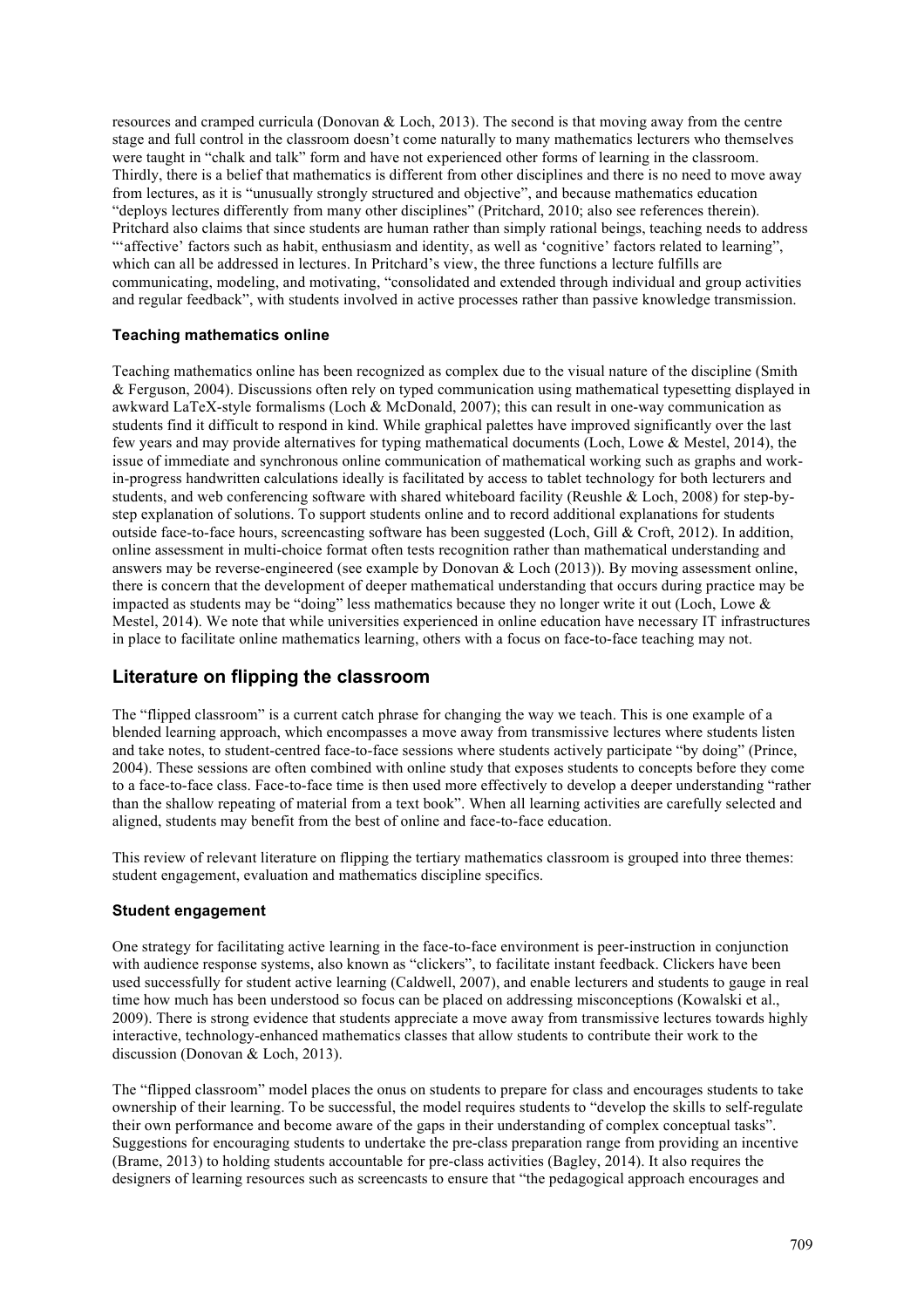promotes self-directed […] or self-regulated learning" (Loch & McLoughlin, 2011). However, we question that students with weak pre-requisite skills have, or can quickly develop, self-regulatory skills needed to engage with this form of learning. Mathematics educators have encountered this issue for decades (Rylands & Codie, 2009).

### **Evaluation**

A list of key elements for flipping the classroom (Brame, 2013) and good practice guides in the context of mathematics teaching (Bagley, 2014) do exist, however the literature is scarce with regard to how the implementation of flipped classrooms across a whole department, faculty or university has impacted on the discipline of mathematics. Reports from individual teachers relating to student engagement, learning, performance and perception can be found—with mixed results. These include a successful trial in the related discipline of statistics (Khan, 2013) where students were expected to read through material before class. In this trial, an audience response system was used in lectures to facilitate quizzes and students were expected to then participate in group discussions. This resulted in higher lecture attendance rates, improved exam performance and a larger number of top performing students. On the other hand, a comparison of different strategies in teaching calculus showed no statistically significant difference in exam results (Bagley, 2014). Another comparison in calculus demonstrated higher performance in the flipped classroom but also showed 22% of students were not engaging at all with the online content that was expected to be studied before class. This occurred despite class time including both an entrance quiz linked to the video and group work solving problems based on the video (McGivney-Burelle & Xue, 2013). This large percentage of students not participating in online activities is very concerning, and indicates that it may not be easy to ensure students interact with both online content and classroom activities. More flexibility may need to be included for students to recover if they have not watched a video beforehand or have not attended class. Comparison of teaching methods in a further calculus unit showed that student performance on conceptual items improved, with students more likely to connect procedures to new ideas (Code et al, 2014) after undertaking pre-reading, and participating in group discussions with an audience response system. Finally, a meta-analysis of 225 studies on active learning versus traditional lecturing in STEM disciplines has shown that students learning via traditional lectures are 1.5 times more likely to fail than students in active learning classes (Freeman et al, 2014), and exam scores improved by 6% on average in active learning environments. The same authors, however, comment that "it is an open question whether student performance would increase as much if […] active learning approaches" were implemented in all classes within a department.

These examples from the literature reporting on outcomes from flipped classroom implementations indicate that it is unclear how best to judge such implementations and if (and how) all of the following should be monitored: class attendance, online activity, student performance, drop-out rates, observed level of student engagement in face-to-face classes, student and staff perception, and deeper understanding of mathematical concepts.

#### **Mathematics discipline specifics**

While there appears to be an expectation in the literature that face-to-face classes in the flipped classroom involve technology, we point to a recent paper by Seaton et al. (2014) which describes "board tutorials" tutorials held in learning spaces with no seating and with blackboards along the walls, thus encouraging students to collaborate in solving mathematics problems on the boards, and "doing" the mathematics in class by developing solutions in front of other students and teaching staff. This approach has, over decades, led to student engagement and high tutorial attendance, and has spread to a number of universities. However, at the same time we have observed that blackboards are being removed from universities around the world and replaced by document cameras which provide less space to "lay out the mathematics" (for example, in proofs). Such limitations in physical learning spaces will make it more difficult to adopt active learning approaches in the classroom unless some other means of sharing the handwriting of mathematics by students is used (e.g., the high-tech approach described by Donovan & Loch (2013)).

# **Research questions to guide future research and conclusions**

The literature about the potential benefits of "flipped learning" is not convincing. In particular, there is little evidence that "flipping the classroom" is easy to achieve or maintain, necessarily leads to enhanced student learning, or is scalable to a whole department. We have drawn the following seven research questions from the literature. We believe they deserve urgent attention:

- 1. What can we do to ensure students engage with both online content and classroom activities?
- 2. How can we encourage school leavers enrolled in first year mathematics units to self-regulate their learning?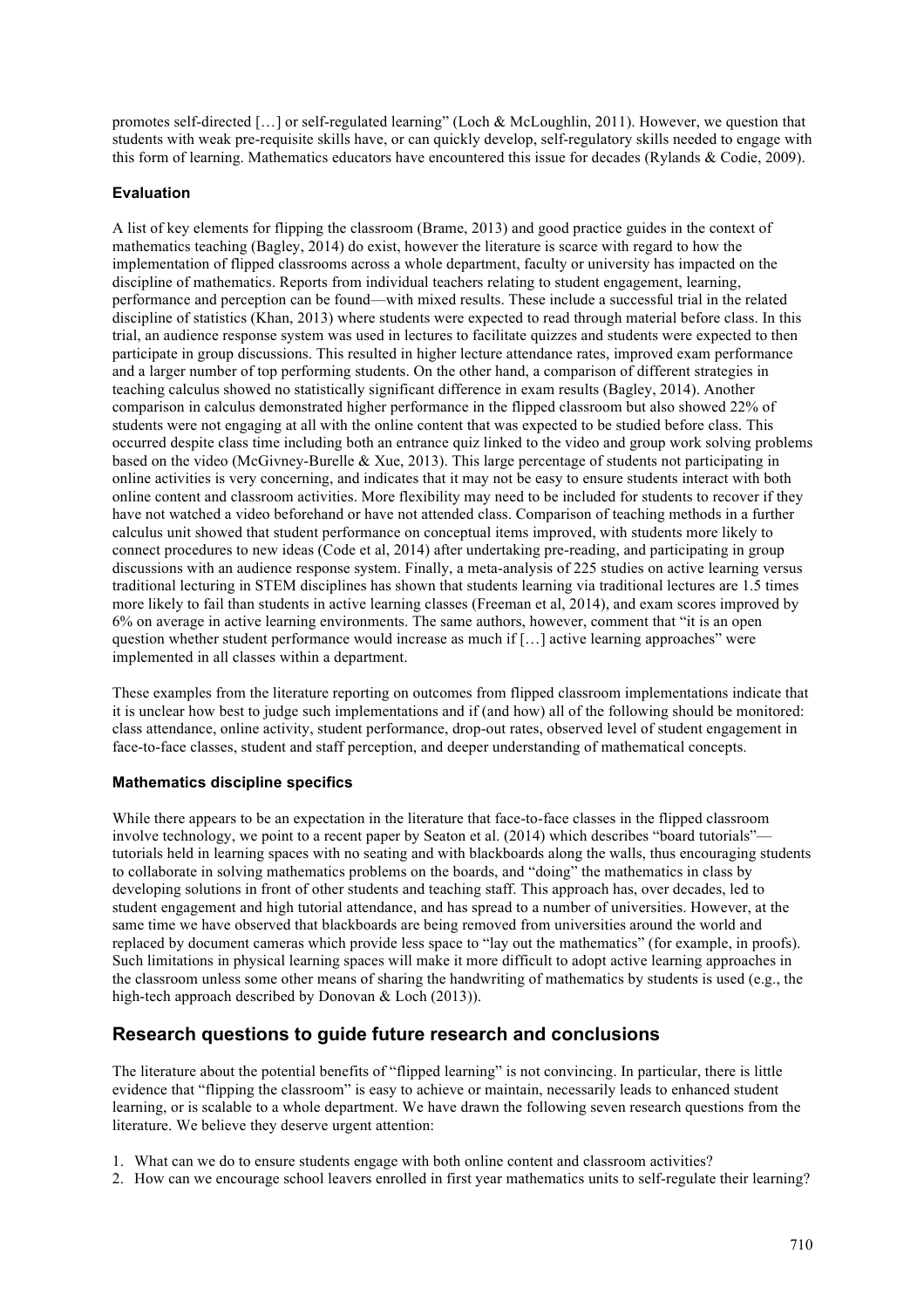- 3. How can we build in redundancies, eg. enable students to recover if they have not watched a video beforehand or have not attended class?
- 4. What technology is needed to enable effective online communication and collaboration to support learning in Mathematics?
- 5. What technology is needed to support deep learning of mathematics? What new technologies might be on the horizon? What impact can learning spaces have on student engagement?
- 6. On a departmental level, what is the best approach for supporting teaching staff (including sessional staff) to develop and implement innovative pedagogy approaches, promote digital content creation and use technology to enhance learning and teaching outcomes?
- 7. How do we measure the success of a flipped classroom?

Our search of the literature has shown us that there is no single approach to developing a blended learning unit. The approach taken depends on circumstances such as available learning spaces, financial constraints, teaching and tutoring staff skills, student needs, content, year level, but also university or faculty direction with regards to blended learning. With budget pressures in the Australian higher education sector, we expect a push towards more blended or entirely online learning. This leads us to the question "Can we afford not to flip?" in an era of open educational resources and MOOCs. Therefore we urge the educational technology and mathematics education research communities to undertake research focusing on answering the questions posed above.

# **References**

- AMSI. (2014). *Australian Mathematical Sciences Institute: Discipline Profile of the Mathematical Sciences.* Retrieved from http://www.amsi.org.au/images/stories/downloads/pdfs/general-outreach/discipline-profile-2014.pdf
- Bagley, S. (2014). *A Comparison of four Pedagogical Strategies in Calculus*. RUME 2014
- Brame, C. (2013). *Flipping the classroom*. Retrieved from http://cft.vanderbilt.edu/guides-sub-pages/flippingthe-classroom
- Caldwell, J. E. (2007). Clickers in the Large Classroom: Current Research and Best-Practice Tips. *CBE Life Sciences Education*, 6(1): 9-20.
- Code, W. et al. (2014). Teaching methods comparison in a large calculus class. *ZDM Mathematics Education*  46*,* 589-601
- Donovan, D. & Loch, B. (2013). Closing the feedback loop: Engaging students in large first year mathematics test revision sessions using pen-enabled screens, *International Journal of Mathematical Education in Science and Technology,* 44(1), 1-13.
- Freeman, S., Eddy, S. L., McDonough, M., Smith, M. K., Okoroafor, N., Jordt, H. & Wenderoth, M. P. (2014). Active learning increases student performance in science, engineering, and mathematics. *Proceedings of the National Academy of Sciences,* (pp. 8410-8415)
- Khan, R. (2013). Teaching First-Year Business Statistics Three Ways. *Proceedings of Lighthouse Delta 2013 (*pp. 81-90*)*
- Kowalski, S.E., Kowalski, F.V. & Gardner, T.Q. (2009). Lessons Learned When Gathering Real-Time Formative Assessment in the University Classroom Using Tablet PCs. In *39th ASEE/IEEE Frontiers in Education Conference 2009.* San Antonio, TX
- Loch, B., Gill, O. & Croft, A. (2012). Complementing mathematics support with online MathsCasts. *ANZIAM Journal*, Vol. 53 (EMAC2011), C561-C575.
- Loch, B., Lowe, T.W. & Mestel, B.D. (Advance Access, 2014). Master's students' perceptions of Microsoft Word for mathematical typesetting. *Teaching Mathematics and its Applications.*  DOI:10.1093/teamat/hru020
- Loch, B. & McDonald, C. (2007). Synchronous chat and electronic ink for distance support in mathematics. *Innovate* 3 (3) 1-5.
- Loch, B. & McLoughlin, C. (2011). An instructional design model for screencasting: Engaging students in selfregulated learning. In G.Williams, N. Brown, M. Pittard, B. Cleland (Eds.) Changing Demands, Changing Directions. *Proceedings ascilite Hobart 2011* (pp. 816-821).
- McGivney-Burelle, J. & Xue, F. (2013). Flipping Calculus. *PRIMUS: Problems, Resources, and Issues in Mathematics Undergraduate Studies*. 23 (5), 477-486.
- Prince, M. (2004). Does Active Learning Work? A Review of the Research*. Journal of English Education*, 93(3): 223-231.
- Pritchard, D. (2010). What's right with lecturing? *MSOR Connections* 10(3), 3-6.
- Reushle, S. & Loch, B. (2008). Conducting a Trial of Web Conferencing Software: Why, How and Perceptions from the Coalface. *Turkish Online J. for Distance Education* 9(3), 19-28.